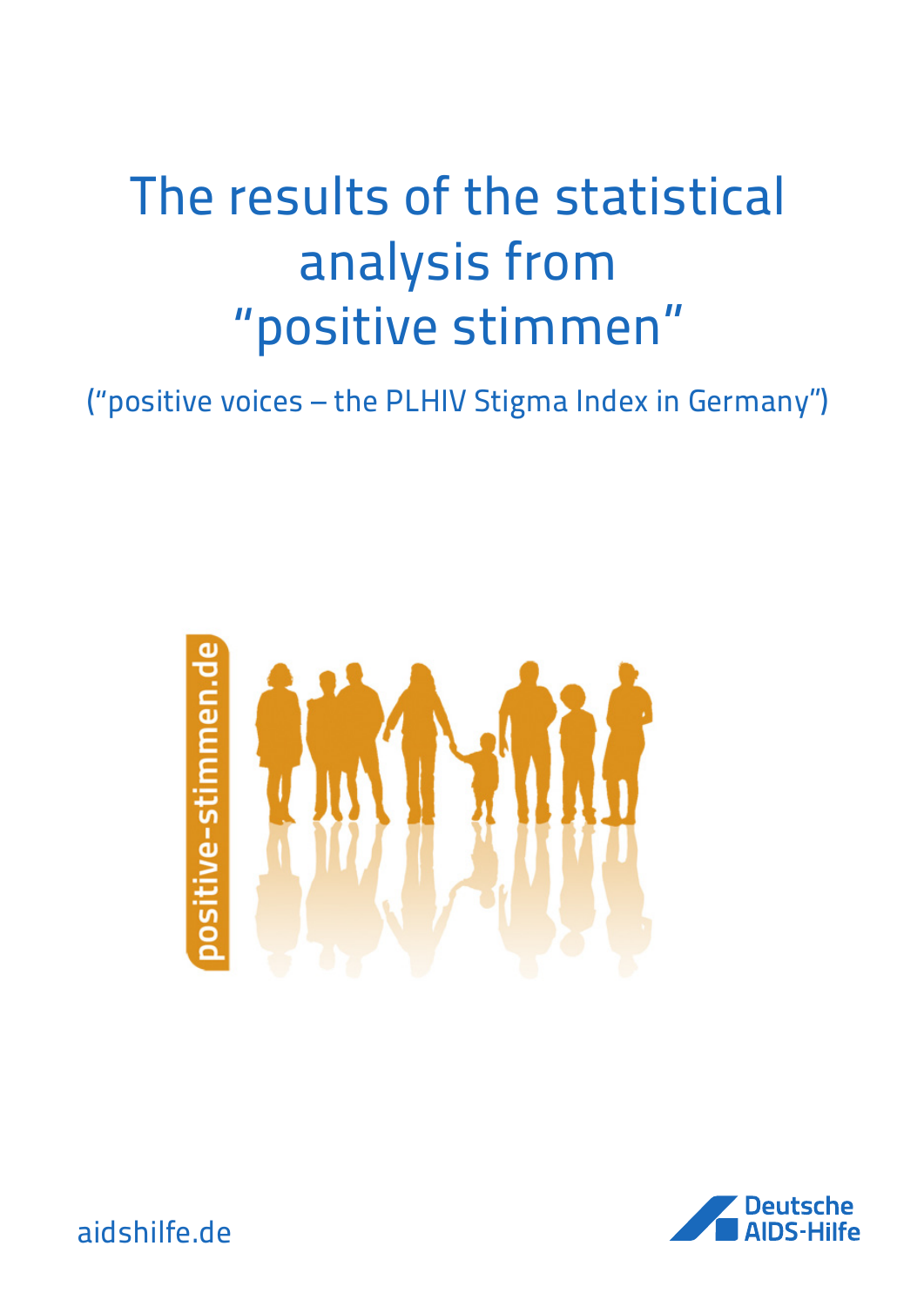

#### **Imprint**

Deutsche AIDS-Hilfe e.V. Wilhelmstr. 138, 10963 Berlin, Germany Phone: 0049 30 69 00 87-0 E-Mail: dah@aidshilfe.de Online: aidshilfe.de positive-stimmen.de

Translation: Chelsea Wright Original Text: Carolin Vierneisel Editorial: Holger Sweers Graphics: Carmen Janiesch Layout: Ulrich Sporleder

Donations: IBAN: DE27 1005 0000 0220 2202 20, BIC: BELADEBEXXX Online: aidshilfe.de

The People Living with HIV Stigma Index was developed by these four organisations:

- The Global Network of People Living with HIV/AIDS (GNP+);
- The International Community of Women Living with HIV/AIDS (ICW);
- The International Planned Parenthood Federation (IPPF); and
- The Joint United Nations Programme on HIV/AIDS (UNAIDS).

Deutsche AIDS-Hilfe coordinated the German rollout of the PLHIV Stigma Index.

At the heart of the roll-out in Germany stood 40 overwhelmingly motivated interviewers who have accomplished to spread the word of the project in PLHIV communities and who succeeded in conducting more than 1100 interviews.

A big thank you also to all 1148 people who took the time for the interviews and decided to be part of this fantastic worldwide initiative.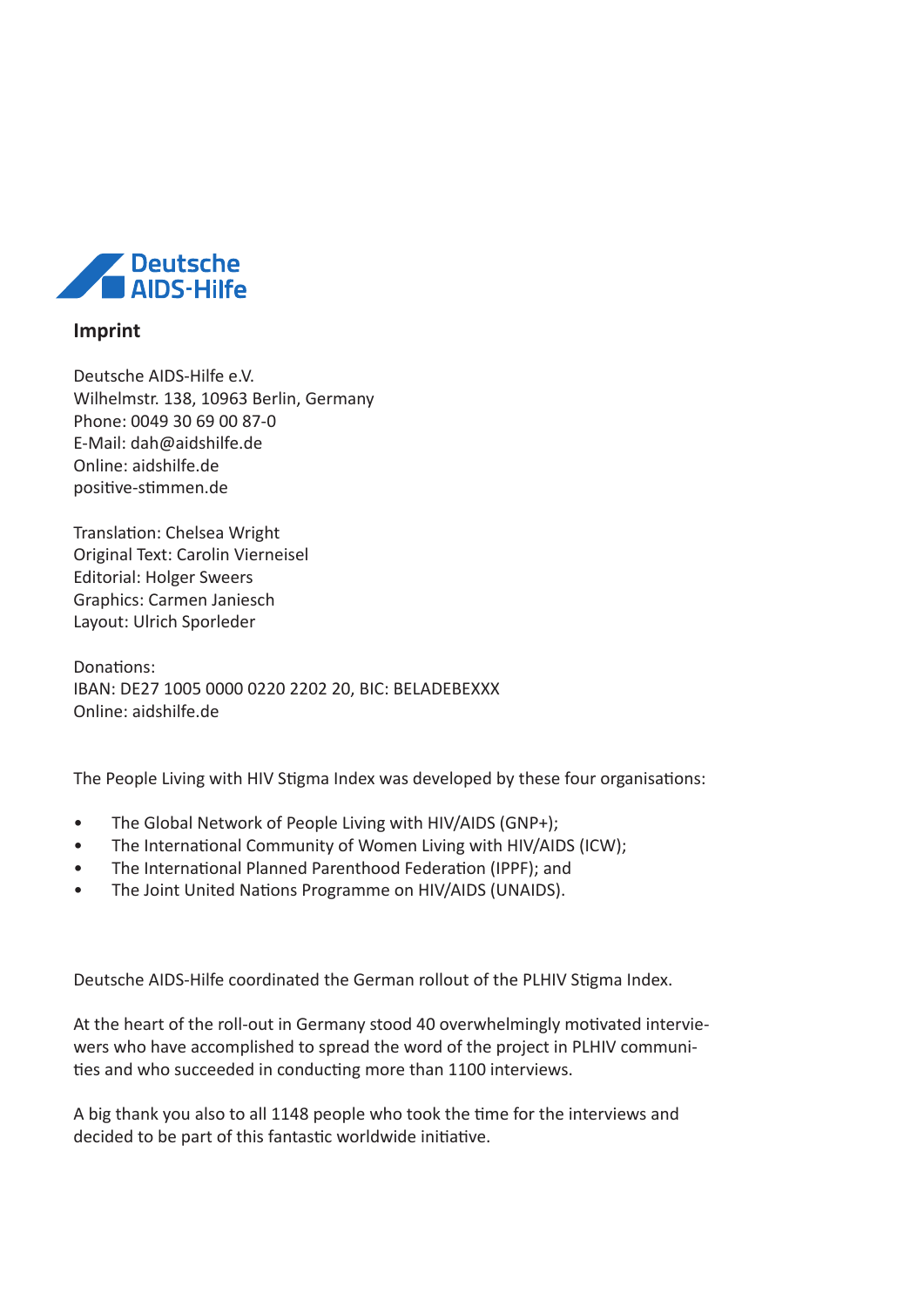# The results of the statistical analysis from "positive stimmen" ("positive voices – the PLHIV Stigma Index in Germany")

## Introduction

Within around 6 months in 2011/2012 and 2,000 hours of interviews<sup>1</sup>, 40 interviewers asked  $1,148$ people living with HIV from the entire federal territory how they experience stigmatization and discrimination.

With these interviews around 1.6% of all people living with HIV in Germany were reached<sup>2</sup>. The interviews were conducted with the help of a standardized questionnaire developed at the international level. A few questions were openended; the majority had predetermined answer choices. In order to end up with comparable data, only experiences from the past 12 months (unless otherwise specified) were requested. In this brochure we present selected results from the statistical analysis broken down into the fol-

lowing areas of focus:

- 1. The interviewees (social demographic)
- 2. Social environment
- 3. Healthcare
- 4. Work and employment
- 5. Sexuality
- 6. Openness about HIV-status
- 7. Internalization of stigmatization
- 8. Rights, laws, guidelines
- 9. Effecting changes.

The account will be completed with a discussion of the findings.

At the end of 2013 a detailed composition appeared as an online publication. In another step assessments can be made as to whether and how the subgoal of mobilization of people living with HIV could be accomplished.

## 1. The interviewees (social demographic)

75% of the interviewees are men, 24% are women, and approximately 1% are trans\* and intersex people.





The interviewees assign themselves to the following groups, in which it can be about both a current as well as former affiliation.



The group of gay and lesbian interviewees (67%) is composed predominantly of gay men (n= 694). Only 31 women plus 8 trans\* and inter\* people also assign themselves to this category.

 <sup>1</sup> Source: Survey of the interviewers as part of the monitoring of the project.

2 According to Robert Koch Institute (National epidemiological Institute) there were 73.000 people living with HIV in Germany at the end of 2011.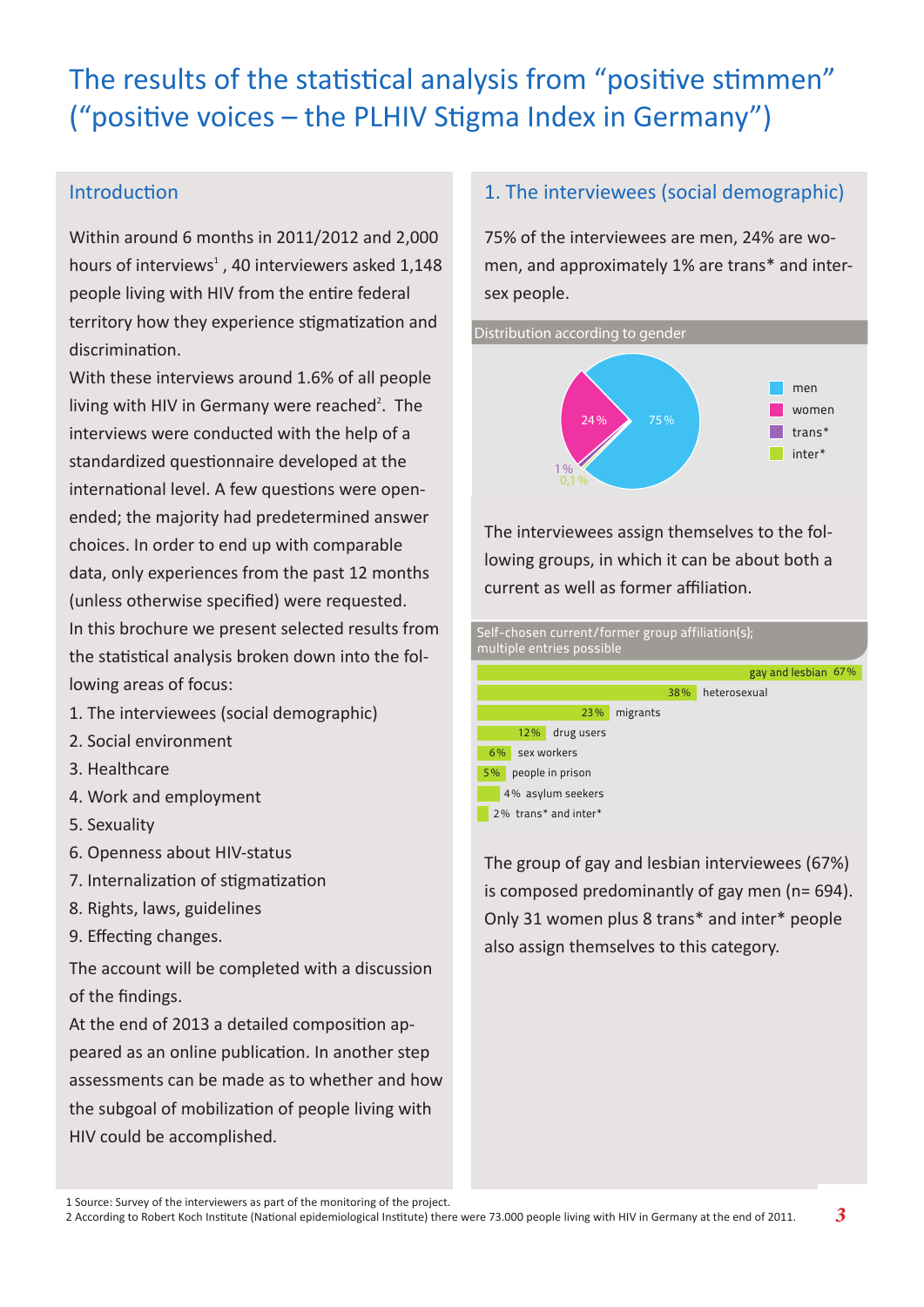**Trans\* people are those who have a different gender identity, or live out/display themselves differently than the gender they were assigned at birth. They are those who present themselves in a matter that doesn't correspond to the traditional gender roles based on assigned gender at birth. This can be done out of inner compulsion, preference or freedom, and with the help of language, clothing,** 

**accessories, cosmetics or bodily modifications. They are, including and not restricted to, transsexual and transgendered people, transvestites, cross-dressers, asexuals, multi-gender and genderqueer people.** 

**Inter\* people are those who cannot be distinctly assigned to the male or female gender due to genetic (due to the sex chromosomes) and/or anatomical (due to the sex organs) and hormonal (due to the quantities of sex hormones) factors.**

38% of the interviewees check the category "heterosexual". For the analysis however only those who did not also check "gay or lesbian" were assigned to this group, as it is expected that the indication of "heterosexual" by those who also checked "gay or lesbian" refers to them identifying as heterosexual in the past. The adjusted statistic is 33% of interviewees identifying as "heterosexual". The shape of this group gets even clearer once the overlaps in group affiliations are considered: the group is predominantly female (61%), 28% state having a migratory background, and 25% state a history of drug-usage. To establish the "migratory background" category (overall 23% of the interviewees), information related to residence permit status, origin from a land with a wide distribution of HIV and

citizenship was also considered in addition to self-chosen group affiliation. Interviewees identifying as having a migratory background rank more often among the sex workers group (11%) than those without a migratory background. Among male interviewees with a migratory background, the percentage of those who identify themselves as "gay" (69%) is lower than among male interviewees without a migratory background.

Within the group of former or current drug users (12% of all interviewees), the percentage of women is disproportionately high at 53%. Sex workers are also strongly represented in this group with 24%. Of current or formers drug-using men, 33% have a migratory background, which is relatively high. Of current or former drug-using women only 15% have a migratory background. 28% of men and 19% of women with a history of drug use also assign themselves to the gay or lesbian groups.

In terms of age, 30–49 year olds form the biggest proportion of the interviewees with 58%, followed by those over 50 (27%), and those under 29 (15%). Among the women the proportion of those in the middle-aged category is especially high (62%).

44% of the women state being infected for 15 years or longer; this percentage is clearly higher than among the men. Among the men, 29% have not been infected for more than 4 years. Overall, the greatest proportion of interviewees (41%) has lived with HIV for 5–14 years.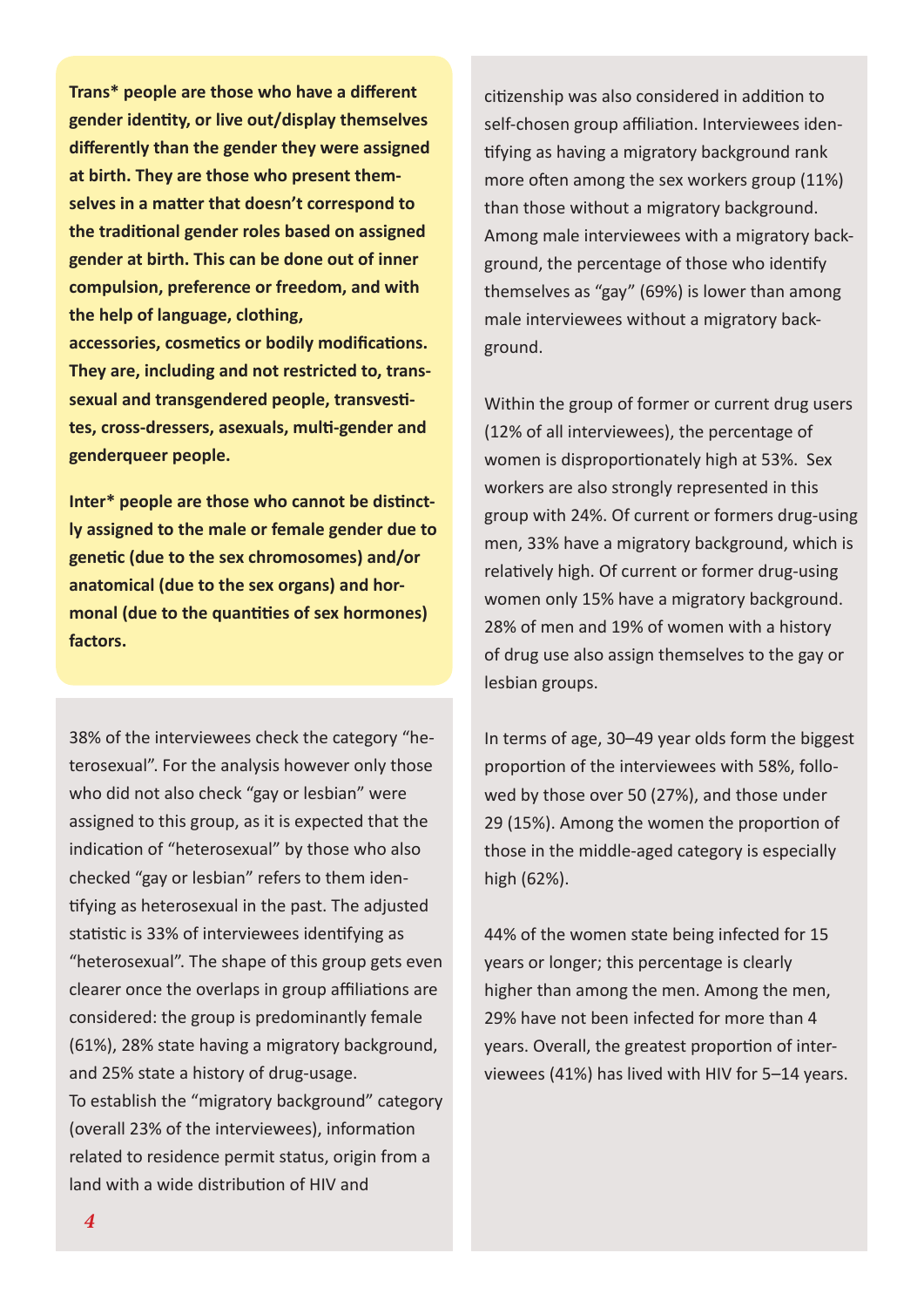The level of education of the whole group of interviewees is relatively high, in which the men declare a high level of education more often than the women do (men: 52%, women: 44%). Nevertheless many of the interviewees are unemployed or employed only part-time (women: 81%, men: 59%). 27% of the men and 34% of the women live on a household income of less than 1,000 Euro per month, and merely 35% of the men and 26% of the women live on a household income of over 2,000 Euro per month.

# 2. Social Environment $3$

13% of the interviewees report having been excluded from a social gathering such as a club activity or festivity at least once in the past 12 months; 6% attribute this directly to their HIVinfection. There is a similar occurrence during family activities: 13% of the interviewees report an exclusion with 7% experiencing it due to their HIV-infection.

On the question of whether others had gossiped behind their back, over half of the interviewees (55%) answered yes and 31% attribute this directly to their HIV-status.

29% of the interviewees state having been verbally offended in the 12 months prior to the interview and 14% say this happened in connection to their HIV-infection. 11% of the interviewees were physically threatened, with 5% stating their HIV-infection as the cause. 8% of the interviewees were actually physically attacked, with 3% believing it to be in direction connection with their HIV-infection.

Have you had this experience in the past 12 months? And if so, was this due to your HIV-infection?

| Social exclusion experience  | <b>Yes</b> | <b>Total due to HIV-infection</b> |
|------------------------------|------------|-----------------------------------|
| Exclusion from a gathering   | 13%        | 6%                                |
| <b>Exclusion from family</b> | 13%        | 7%                                |
| Gossiping                    | 55%        | 31%                               |
| <b>Verbal insult</b>         | 29%        | 14%                               |
| Physical threat              | 11%        | 5%                                |
| <b>Violent assault</b>       | 8%         | 3%                                |
| None of these experiences    |            | 39%                               |

If the negative experience is not attributed directly to the HIV-status, 41% attribute it to their sexual orientation, 11% to their migratory background, 10% to their history of drug usage and 3% to their sex work, with the remaining 34% stating other reasons.

Female interviewees are considerably more affected by verbal insult and physical threat than male interviewees, however for violent assaults no difference between the genders is found. Here the data suggest that men are often physically attacked in connection to their sexual orientation.

#### 3. Experiences in healthcare

19% of the interviewees state a healthcare service such as a dental treatment being denied to them in the year before the interview, with the experiences differing greatly according to group affiliation (women, people with a history of drug use, sex workers, etc.). See below.



 3 On the method: In the section "discrimination and stigmatization in the social environment" people were asked on general negative experiences. If such an experience was stated the next step was to ask them if they attributed the experience to their HIV-status.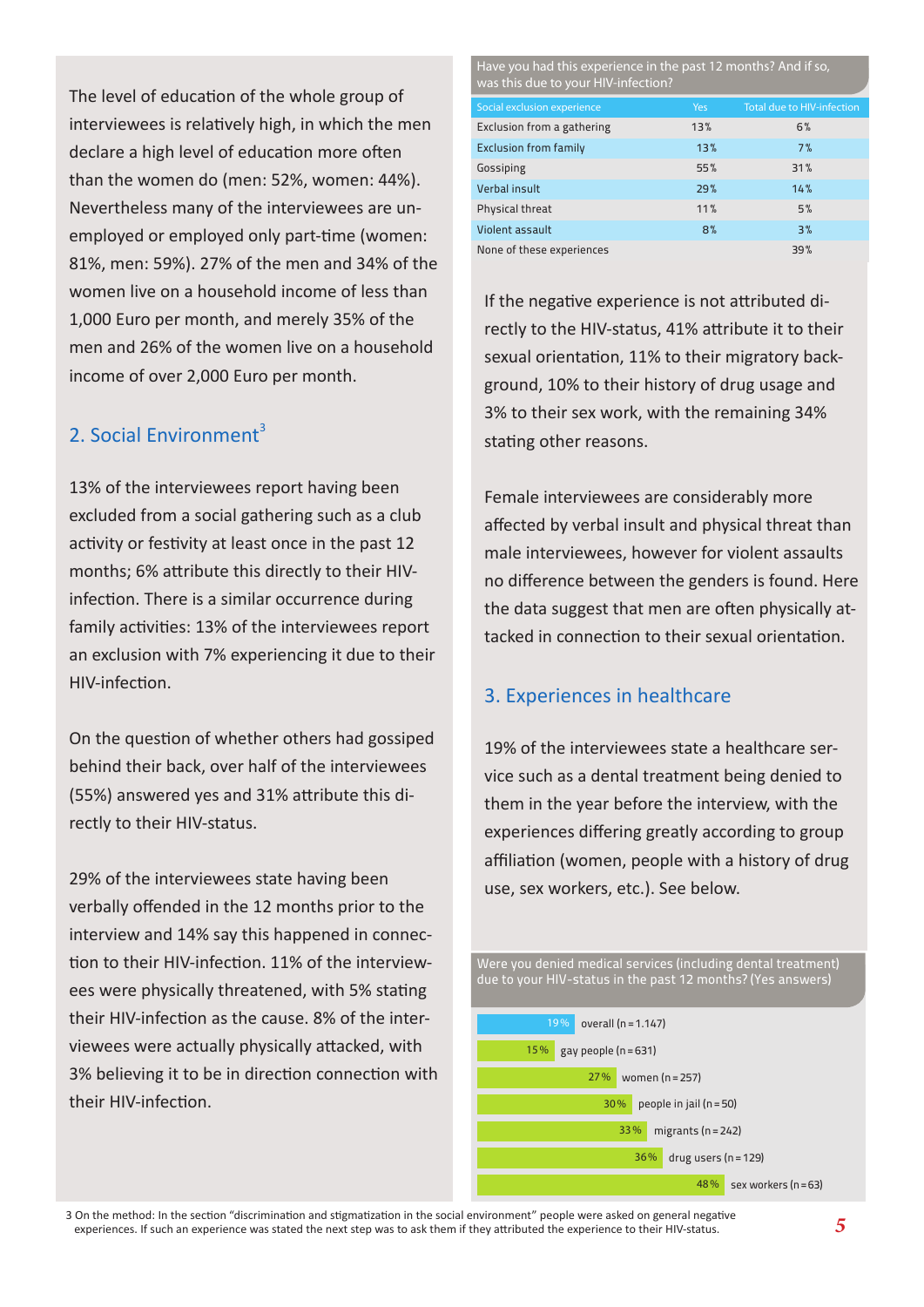10% of the interviewees answer affirmatively that they forwent a rather necessary doctors visit at least once in the past 12 months. The percentage of those in this group who were also refused a treatment in the same timeframe is 18%.



Only 37% of the interviewees are sure that medical documents about their HIV-infection are handled completely confidentially, 49% are not sure and 13% find it obvious that confidential handling is not ensured.

From the question about HIV-testing the following picture appears: 20% state that they were tested for HIV without their knowledge, and under pressure or even coercion (16% of those who have been positive for up to 4 years, 25% of those who have been positive for over 15 years, 27% of the women, 30% of the migrants, 33% of the drug users, 39% of the interviewees without a school leaving certificate). Within the category "unknowingly/under pressure/under coercion" [tested for HIV] the share of "unknowingly tested" is highest.

#### 4. Work and employment

54% of the interviewees are full- or part-time employed. 29% of them declare being open about their HIV-status towards their employer, 61% are not open about their status and 5% are partly open about their status. The other 5% report being outed to some extent against their own will ("i.a. unwillingly outed").

Are you out towards your employer, and if so, how?



45% of those who are out with their HIVinfection in the workplace report a supportive reaction from their employer, 29% a neutral reaction and 26% a discriminatory reaction.





From those who lost their jobs in the year before the interview and base this on their HIV-infection, more cite HIV-related discrimination as the basis for their dismissal rather than HIV-related poor health status.

| Connection between HIV-infection and dismissal                      |     |
|---------------------------------------------------------------------|-----|
| Discrimination from employer                                        | 46% |
| Combination of discrimination and poor heath status                 | 38% |
| Poor heath status                                                   | 13% |
| Other connection with HIV                                           | 4%  |
| Question: If HIV-status was the reason, how does your HIV-infection |     |
| stand in connection to it? (n=24)                                   |     |

# 5. Sexuality

Almost half of the interviewees experienced sexual rejection due to their HIV-status during the year before the interview, with no differences between the genders. Especially high percentages are seen in the 16–29 year olds (57%), migrants (57%) and drug users and sex workers (each at 56%).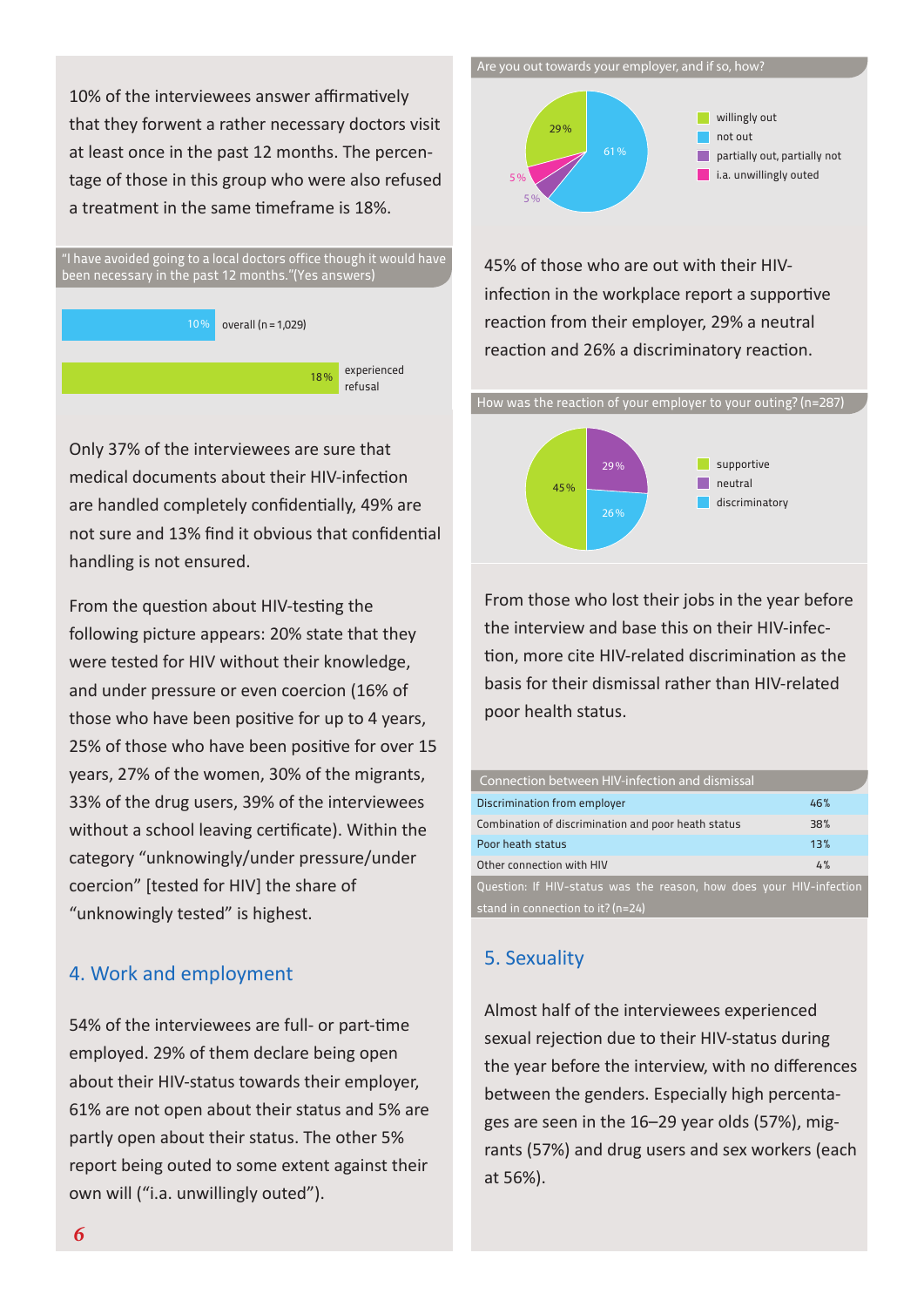Were you sexually rejected due to your HIV-status in the past 12 months? (n=666)

47% yes

20% of all interviewees state that they abstained from sex due to their HIV-infection at least once in the past year. The percentage is higher in men under 26 years old (28%), women over 50 years old (29%) and men with a history of drug use (32%).



yes 20% no 80%

#### 6. Openness with HIV-status

84% of the interviewees state being completely and voluntarily open about their HIVstatus with their partner. The percentage among female interviewees is 80%, among men under 26 years old is 73%, among migrants is 72%, among people with a history of drug use is 71% and among sex workers is 53%.



64% of the interviewees are completely and voluntarily open with friends, 56% with family, 52% with sex partners and 13% with neighbours.

17% of the interviewees have experienced a discriminatory reaction from partners, 12% from friends, 18% from family, 33% from sex partners and 36% from neighbours.



19% state that they always experienced the disclosure of their status to be strengthening, 31% state that it was often strengthening, 36% state it was sometimes strengthening, and 14% state that it was never strengthening.

#### 7. Internalization of stigmatization

42% of all interviewees had low self-esteem due to their HIV-infection at least once in the year before the interview. 75% state being sad and depressed due to their infection, 32% made selfaccusations, 23% had feelings of guilt, and 8% agreed with the statement "I had the feeling I should be punished". Merely 20% state that they experienced no negative feelings in connection with their HIV-infection in the past 12 months.

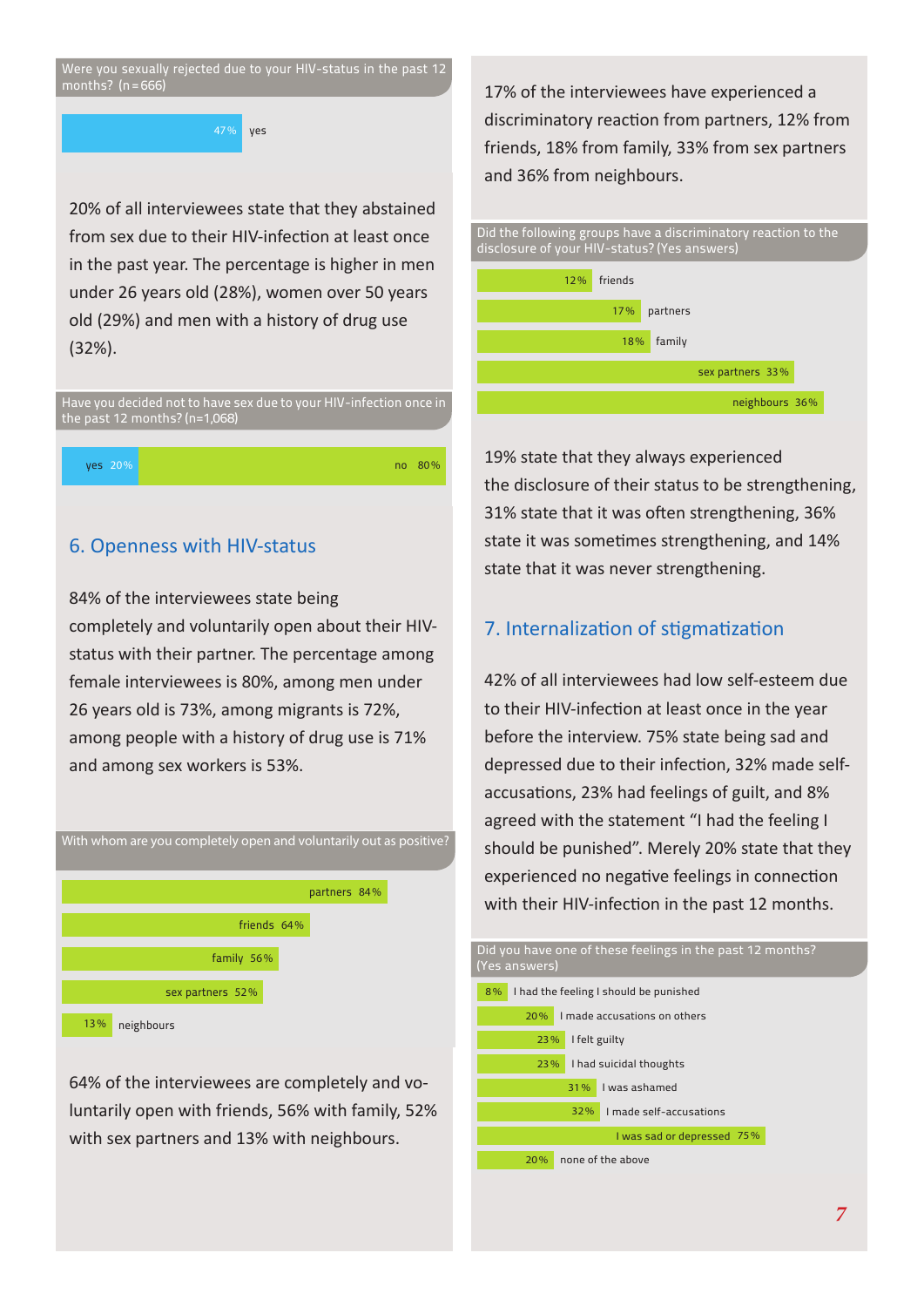#### 8. Rights, laws, guidelines

16% of the interviewees report that they were denied insurance in the year before the interview. 13% wanted to travel to a land where entry is denied to people living with HIV (the question asked about travel intent, not a real experienced entrance denial).

| Restriction due to HIV             | <b>Yes</b> |  |
|------------------------------------|------------|--|
| Insurance denied                   | 16%        |  |
| Entry into a country not possible  | 13%        |  |
| Disclosure because of residence    | 5%         |  |
| Isolation, segregation, quarantine | 3%         |  |
| Arrest/prosecution                 | 7%         |  |
| Other                              | 5%         |  |
| <b>None</b>                        | 68%        |  |

Question: Have you experienced one of the following situations due to your HIV-status in the past 12 months?

For a residence permit or citizenship application 5% of the interviewees had to disclose their HIVstatus (here it is almost exclusively concerned with people with a migratory background).

3% of the interviewees state that they were isolated, segregated or quarantined, and 2% report being arrested and prosecuted in connection with their HIV-infection (mainly drug users).

#### 9. Effecting changes

51% of the 1,148 people interviewed stated that they were engaged in the field of HIV during the year before the interview; the majority as members of a self-help initiative or a network of people living with HIV (45%). 26% were engaged in a program during the specified period and 9% were involved in a petition or the development of guidelines. Of those interviewees not active in the field of HIV, 35% showed interest in future engagement.

| Percentage of those engaged in HIV self-organization (n=1,148) |     |  |
|----------------------------------------------------------------|-----|--|
| Member of a self-help group/network                            | 45% |  |
| Program involvement (12 Mo.)                                   | 26% |  |
| Petition involvement (12 Monate)                               | 9%  |  |
| Overall engaged                                                | 51% |  |
|                                                                |     |  |
| Interested but not yet engaged                                 | 35% |  |

If interviewees who gave an own account that their rights in the year before the interview were violated initiated no legal steps, 51% named lack of confidence in success as their reason, 26% lack of financial possibilities, and 24% "too much bureaucracy".

#### Why didn't you initiate any legal steps to come into your own?



While 36% of all interviewees enlightened or confronted someone who treated them poorly or discriminated against them in the past 12 months, the percentage is 58% among those engaged in field of HIV.

What is the most important thing that organizations and initiatives need to do in reference to discrimination and stigmatization? 42% say to campaign for the rights of people living with HIV, 27% say the duty of informing the public, and 24% say the support of people living with HIV.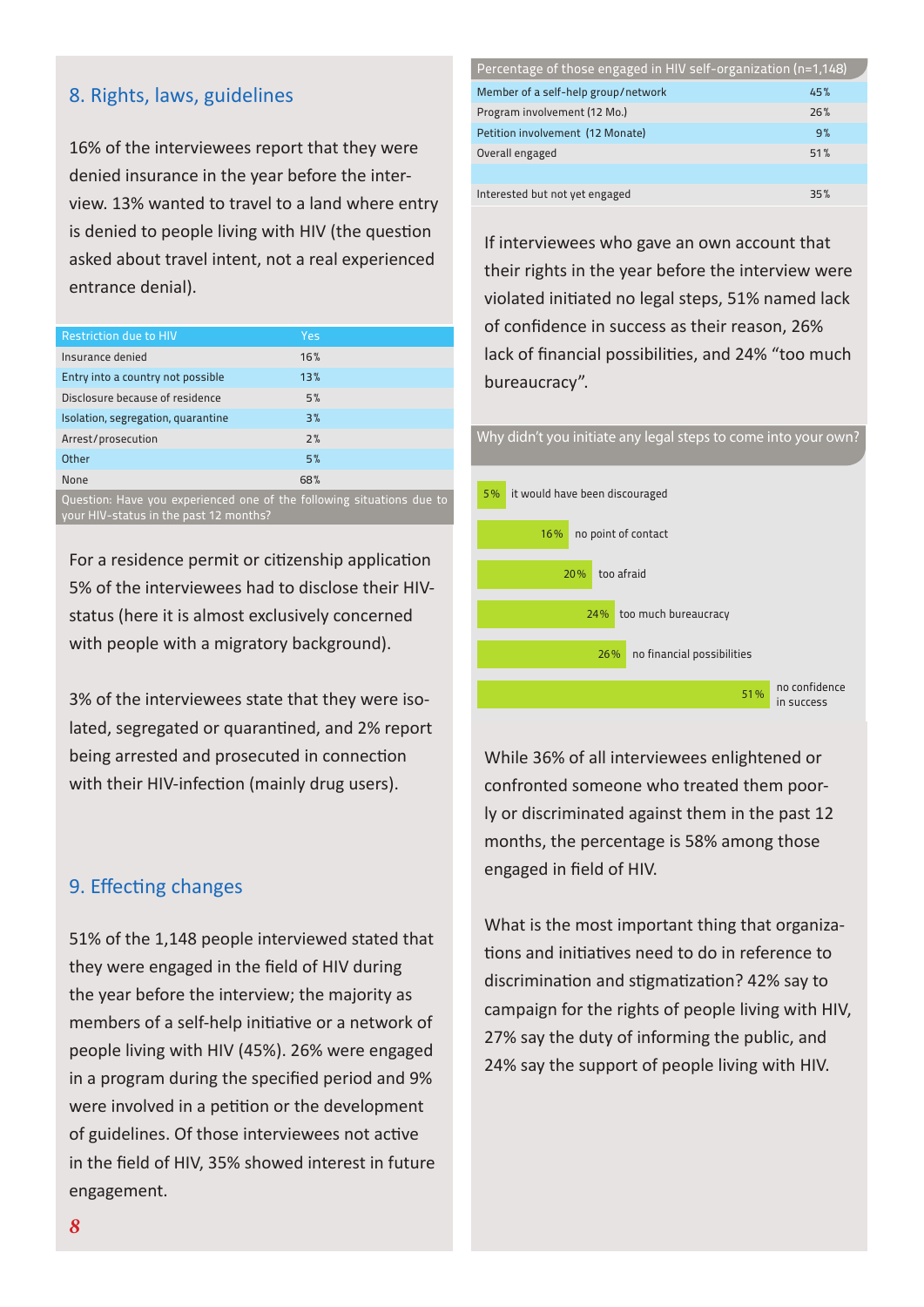

# Discussion of the findings

The distribution of the interviewees according to self-chosen group membership displays the epidemiological situation in Germany comparatively well, even though it is not possible to have representativeness in the research with and from people living with HIV due to the unclear basic population (it is unknown how many people living with HIV don't know they are infected).

Nonetheless the data and findings based on group representation compiled here can be generalized. However the following must be considered:

- In comparison to the epidemiological data of the Robert Koch Institute this study reached many younger people.

- The level of education of the group of interviewees is clearly higher than that of the general population.

- Simultaneously both the employment situation and household income of the interviewees are more precarious than in the general population.

The negative experiences within the social environment of the interviewees make the concept of "HIV-related stigmatization" clear: 50% of those who were excluded from a social get-together in the year before the interview state their HIVinfection as the cause.

Among those who gave another reason 41% named sexual orientation. HIV-related stigmatization includes both: Stigmatization due to HIV and due to phenomena in combination with it such as sexual orientation, migratory background, drug use and sex work. In order to be able to develop strategies to reduce HIV-related stigmatization, the topic must be focused on in its entirety.

Generally one acts on the assumption that people living with HIV in Germany are provided good healthcare, with the exception of people in jail or undocumented people. The findings of this study however clearly show that discriminatory conduct of medical personnel can restrict access to the healthcare system: almost every fifth interviewee was denied a health service at least once during the year before the interview  $-$  an alarming fact given the direct negative effects on health and given the consequences: 10% of all interviewees, and 18% of those who were denied a service, refrained from a necessary doctors visit during the 12 months before the study.

Almost one third of the full- or part-time employed interviewees state being open about their status towards their employer. 45% of interviewees state a positive and supportive reaction from their employers upon the disclosure of their HIVstatus; an encouragingly higher percentage than the totally unacceptable 26% of employers who reacted with discrimination. Here there is still much to be done to bring positive examples of accepting and supportive contact to the attention of the public.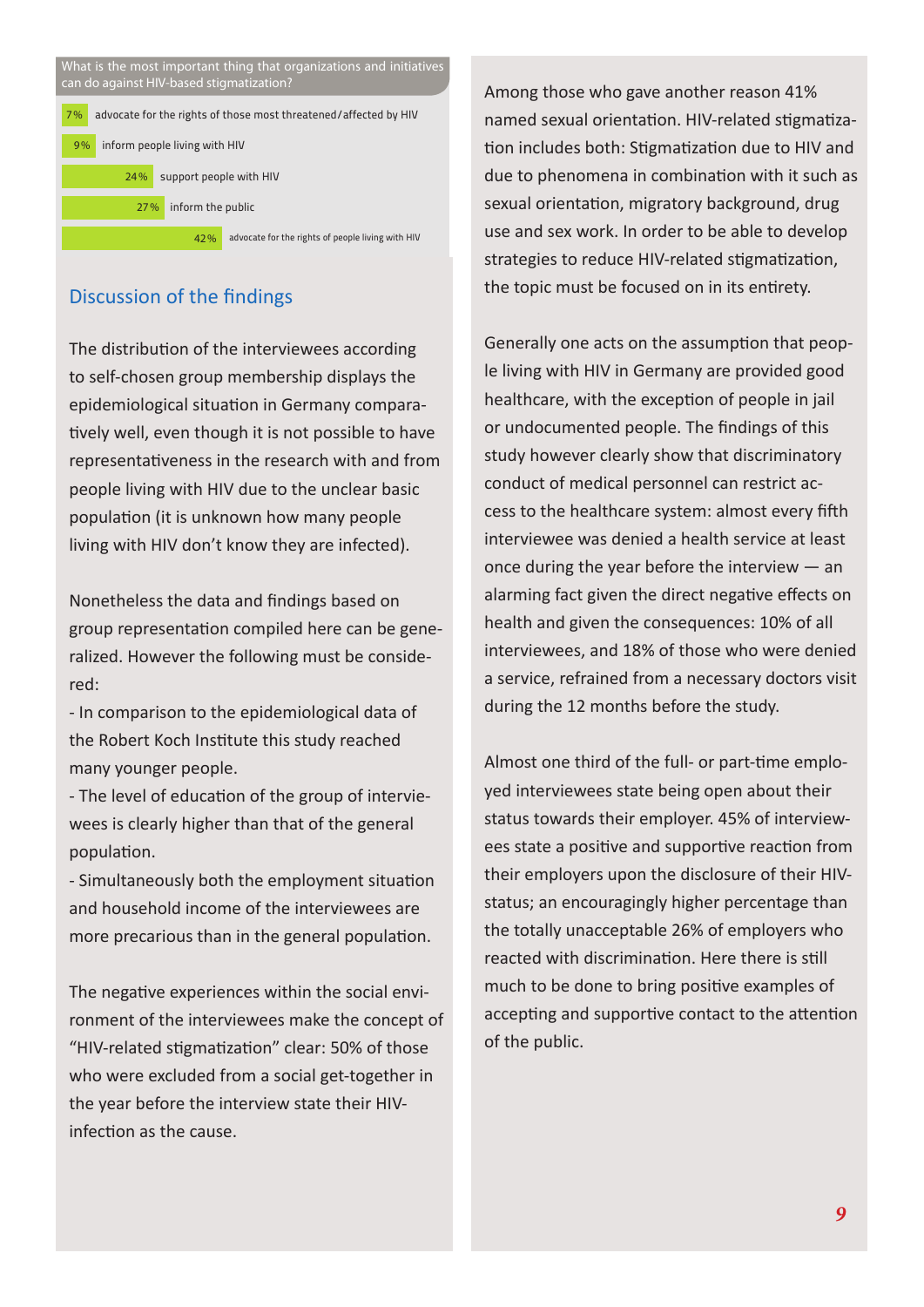Equally inacceptable is the fact that these days people living with HIV still lose their jobs due to HIV-related discrimination (even so, the fact that people more often lose their job due to discrimination than to a poor health status is remarkable: it underlines the well-known reality that people living with HIV who receive successful HIV treatment are equally capable and not sick more often than their colleagues).

On the topic of sexuality of people living with HIV, one quickly runs into fears, uncertainties, and open questions. This is also reflected in the findings: it is alarming that almost half of the sexually active interviewees state that they experienced sexual rejection due to their HIV-infection in the 12 months before the interview, in light of the fact that it had nothing to do with their personality or attractiveness, but instead with an avoidable infectious disease. Such rejections due to HIV-infection can be very hurtful and can have strong consequences on psychological balance, especially for those who have the experience more often. This can be seen in the fact that 20% of the interviewees abstained from sex at least once due to their HIV-infection during the year before the interview. The reasons for rejection lie mostly in the fears and uncertainties of potential sex partners who often drastically overestimate their risk of becoming infected. This also shows that the knowledge that HIV is not transmittable when treated effectively needs to become more widely known.

In light of the negative experiences many people living with HIV have after the disclosure of their HIV-status, it isn't surprising that many come out only in specific social contexts and not in others. Looked at in this way, the indication of openness with HIV-infection is reflected in the respective reaction of the environment, and vice versa. The data also show that handling HIV-infection status openly can also have positive impacts on people living with HIV— that's encouraging!

People internalize norms and pictures of the society they live in; this also applies to people living with HIV. For the most part society's pictures of HIV/Aids are connected to uncertainty, fear and threat, and personal experiences with stigmatization and discrimination leave their mark — the data clearly prove this. Furthermore, many people living with HIV still have feelings of guilt and a sense of shame due to their infection, a diminished sense of self worth, or are affected by depressive experiences.

There are no special rights for people living with HIV, but they should be entitled to the same rights as all others. It is therefore inacceptable that, as the data show, people living with HIV are still refused insurance, are affected by travel and residency restrictions, are isolated, or are accused of (potential) HIV-transmission. As a minority they should enjoy much more specific protection of their rights. This could be realizable, for example, through the admission of chronic illnesses in the General Equal Treatment Act ("Allgemeines Gleichbehandlungsgesetz").